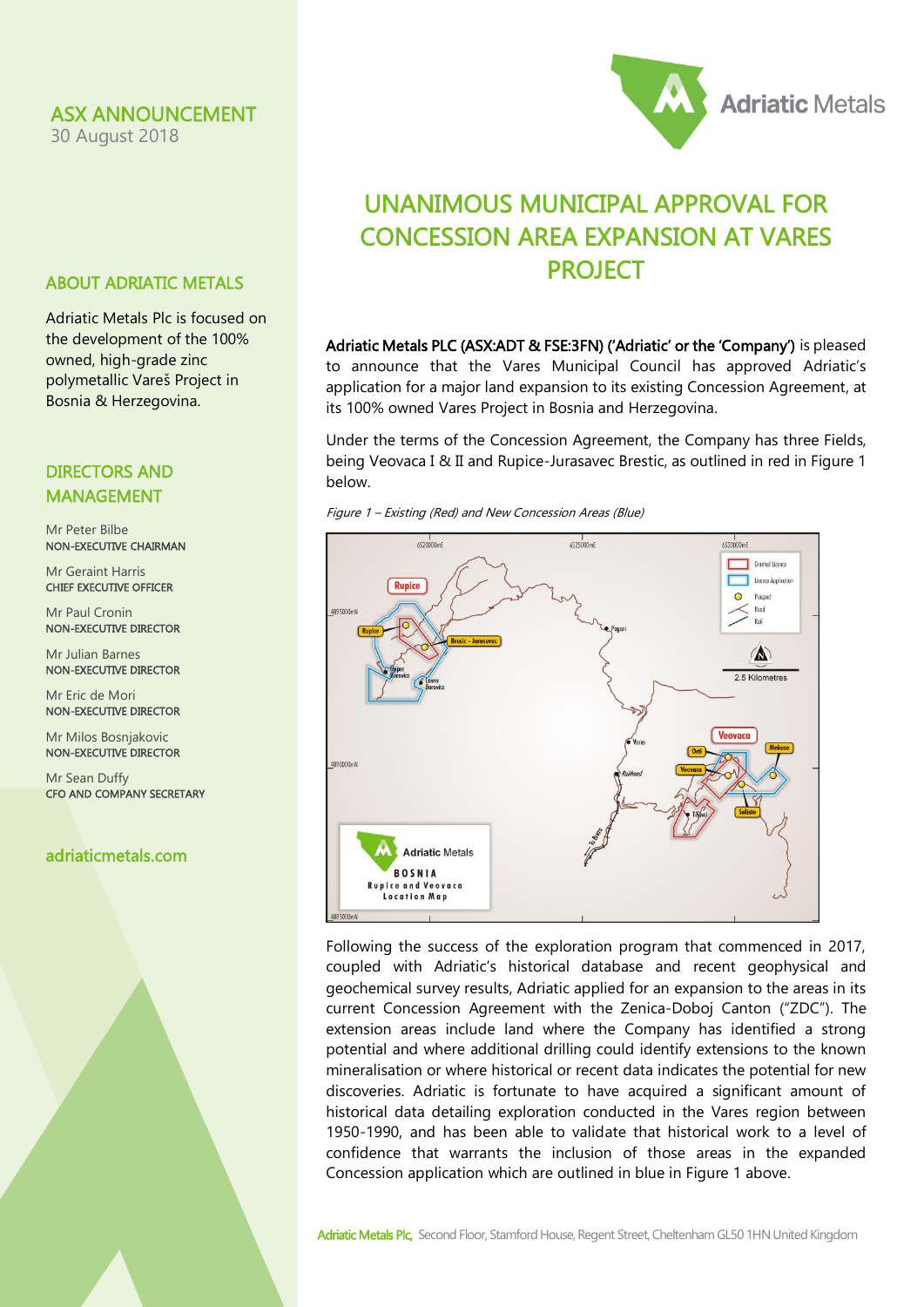

The expanded Concession area includes land immediately to the north of hole BR-5-18, which intercepted 66m of high grade mineralisation; and this area is a high priority for future drilling.

The application will now be subject to a brief Public Review period and if successful it will be submitted to the Minister of Economy at ZDC for final approval and gazette. Once final approval is received, Adriatic will also be required to submit an Urban Planning Permit to ZDC, and seek a Federal Exploration Permit amendment to cover the additional areas in the expanded Concession. Adriatic's application for the Urban Planning and Exploration Permits is well advanced, and should be in place soon after receiving Ministerial approval for the Concession Amendment.

Adriatic's CEO, Geraint Harris commented "the approval of the Concession extension by the Vares Municipality was based on a full council meeting and ensuing discussion, which resulted in a unanimous supporting vote. This marks a very significant demonstration of the local support that the Company is fortunate to enjoy in the Municipality of Vares. The expanded Concession application will allow us to employ modern exploration techniques to a hugely prospective area and further help maximise the value of the Vares Project over both the short and medium term. We look forward to being formally granted the Concession expansion and continuing our drilling program to the north of the current area of mineralisation at Rupice, as well as exploring the new highly prospective areas and starting to build on our first mover advantage in the area."

For further information please contact us via email to info@adriaticmetals.com

#### ABOUT ADRIATIC METALS

Adriatic Metals PLC (ASX:ADT) ("Adriatic" or "Company") is an ASX-listed zinc polymetallic explorer and developer via its 100% interest in the Vareš Project in Bosnia & Herzegovina. The Project comprises a historic open cut zinc/lead/barite and silver mine at Veovaca and Rupice, an advanced proximal deposit which exhibits exceptionally high grades of base and precious metals. Adriatic's short-term aim is to expand the current JORC resource at Veovaca and to complete an in-fill drilling programme at the high-grade Rupice deposit. Adriatic has attracted a world class team to expedite its exploration efforts and to rapidly advance the Company into the development phase and utilise its first mover advantage and strategic assets in Bosnia.